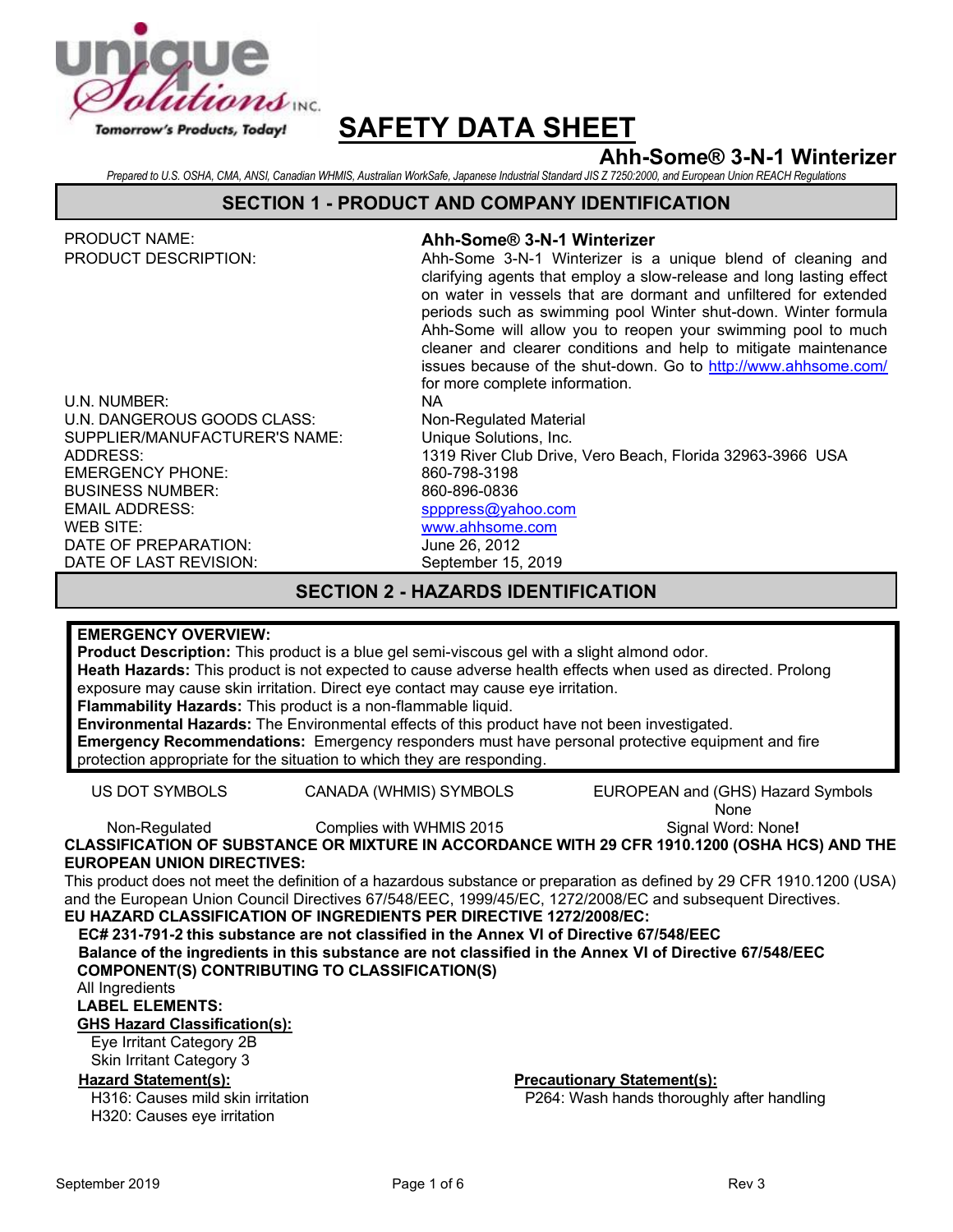

# **Ahh-Some® 3-N-1 Winterizer**

#### **HEALTH HAZARDS OR RISKS FROM EXPOSURE:**

**ACUTE:** Exposure to this product may cause irritation of the eyes with redness and tearing. Prolonged or repeated exposure or contact with skin may cause irritation with redness. Ingestion may cause gastrointestinal irritation including pain, vomiting or diarrhea.

**CHRONIC:** None Known

**TARGET ORGANS:** ACUTE: Eye, Respiratory System, Skin CHRONIC: None Known

### **SECTION 3 - COMPOSITION and INFORMATION ON INGREDIENTS**

| <b>HAZARDOUS INGREDIENTS:</b>                                                                                                                                  | CAS#              | <b>EINECS#</b>              | ICSC#      | WT <sub>%</sub> | <b>GHS HAZARD CLASSIFICATION(S):</b>                        |
|----------------------------------------------------------------------------------------------------------------------------------------------------------------|-------------------|-----------------------------|------------|-----------------|-------------------------------------------------------------|
| Water                                                                                                                                                          | 7732-18-5         | 231-791-2                   | Not Listed | $45 - 55%$      | Not Classified                                              |
| <b>Proprietary Mixture</b>                                                                                                                                     | Proprietary       | Not Found in<br><b>ESIS</b> | Not Listed | 45 - 55%        | H316: Skin Irritation Cat 3, H320: Eye Irritation<br>Cat 2B |
| Colorant (Blue)                                                                                                                                                | Non-<br>Hazardous | Not Listed                  | Not Listed | $< 0.1\%$       | Not Classified                                              |
| Balance of other ingredients are non-hazardous or less than 1% in concentration (or 0.1% for<br>carcinogens, reproductive toxins, or respiratory sensitizers). |                   |                             |            |                 |                                                             |

**NOTE:** This product has been classified in accordance with the hazard criteria of OSHA 29CFR1910.1200 and the SDS contains all the information required by the CPR, EU Directives and the Japanese Industrial Standard *JIS Z 7250: 2000*.

# **SECTION 4 - FIRST-AID MEASURES**

- **EYE CONTACT:** If product enters the eyes, open eyes while under gentle running water for at least 15 minutes. Remove contact lenses if present. Seek medical attention if blurred vision occurs or irritation persists.
- **SKIN CONTACT:** Wash skin thoroughly after handling. Seek medical attention if irritation develops and persists. Remove contaminated clothing. Launder before re-use.
- **INHALATION:** If breathing becomes difficult, remove victim to fresh air. If necessary, use artificial respiration to support vital functions. Seek medical attention if breathing dificulty continues.
- **INGESTION:** If product is swallowed, call physician or poison control center for most current information. If professional advice is not available, do not induce vomiting. Never induce vomiting or give diluents (milk or water) to someone who is unconscious, having convulsions, or who cannot swallow. Seek medical advice. Take a copy of the label and/or SDS with the victim to the health professional.

#### **MEDICAL CONDITIONS AGGRAVATED BY EXPOSURE:** Pre-existing skin problems may be aggravated by prolonged exposure to this product.

**RECOMMENDATIONS TO PHYSICIANS:** Treat symptoms and reduce over-exposure.

#### **SECTION 5 - FIRE-FIGHTING MEASURES**

| <b>FLASH POINT:</b><br><b>AUTOIGNITION TEMPERATURE:</b><br><b>FLAMMABLE LIMITS (in air by volume, %):</b><br><b>FIRE EXTINGUISHING MATERIALS:</b> | Non-Flammable<br>Not Applicable<br>Lower (LEL):<br><b>NA</b><br>Upper $(UEL)$ :<br>-NA<br>Dry chemical, foam, carbon dioxide or water fog.                                                                                                                                                      |
|---------------------------------------------------------------------------------------------------------------------------------------------------|-------------------------------------------------------------------------------------------------------------------------------------------------------------------------------------------------------------------------------------------------------------------------------------------------|
| <b>EXPLOSION</b><br><b>UNUSUAL</b><br><b>FIRE</b><br><b>AND</b><br><b>HAZARDS:</b><br>Explosion Sensitivity to Mechanical Impact:                 | Water based solution that is not expected to be a fire or explosion<br>hazard. Irritating and toxic gases or fumes may be released during a<br>fire.<br>No.                                                                                                                                     |
| Explosion Sensitivity to Static Discharge:<br><b>SPECIAL FIRE-FIGHTING PROCEDURES:</b>                                                            | No.<br>Incipient fire responders should wear eye protection.<br>Structural                                                                                                                                                                                                                      |
|                                                                                                                                                   | firefighters must wear Self-Contained Breathing Apparatus and full<br>protective equipment. Isolate materials not yet involved in the fire and<br>protect personnel. Move containers from fire area if this can be done<br>without risk; otherwise, cool with carefully applied water spray. If |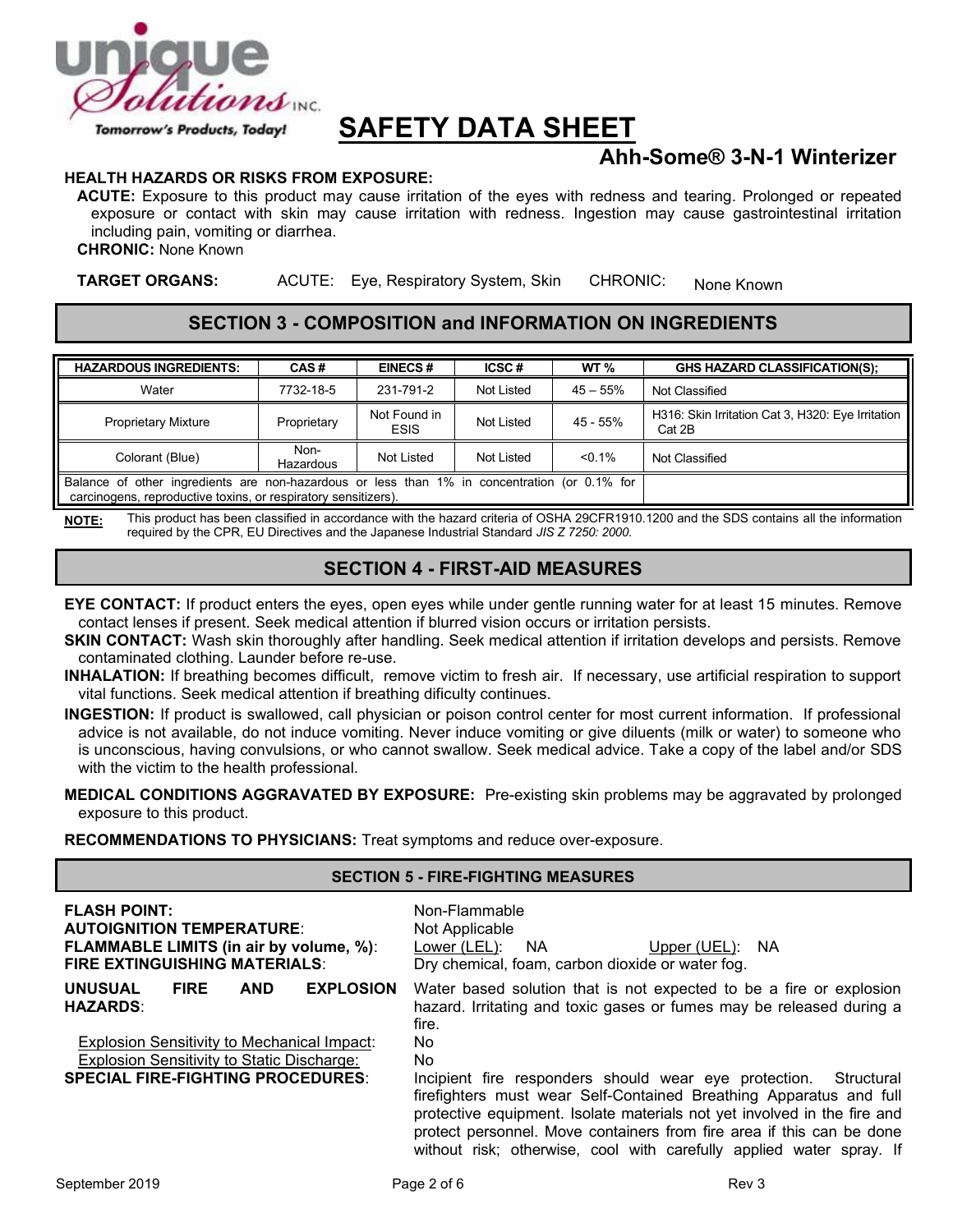

# **Ahh-Some® 3-N-1 Winterizer**

possible, prevent runoff water from entering storm drains, bodies of water, or other environmentally sensitive area.





**Hazard Scale: 0** = Minimal **1** = Slight **2** = Moderate **3** = Serious **4** = Severe \* = Chronic hazard

# **SECTION 6 - ACCIDENTAL RELEASE MEASURES**

**SPILLS:** Dispose of in accordance with applicable Federal, State, and local procedures (see Section 13, Disposal Considerations).

# **SECTION 7 - HANDLING and STORAGE**

**WORK PRACTICES AND HYGIENE PRACTICES:** Wash thoroughly after handling this product. **STORAGE AND HANDLING PRACTICES:** Product should be stored in original containers under normal conditions

# **SECTION 8 - EXPOSURE CONTROLS - PERSONAL PROTECTION**

#### **EXPOSURE LIMITS/GUIDELINES:**

| <b>Chemical Name</b>       | CAS#        | <b>ACGIH TWA</b> | <b>OSHA TWA</b> |
|----------------------------|-------------|------------------|-----------------|
| Water                      | 7732-18-5   | Not Listed       | Not Listed      |
| <b>Proprietary Mixture</b> | Proprietary | Not Listed       | Not Listed      |

Currently, International exposure limits are not established for the components of this product. Please check with competent authority in each country for the most recent limits in place.

**VENTILATION AND ENGINEERING CONTROLS:** Use with adequate ventilation to ensure exposure levels are maintained below the limits provided below. Use local exhaust ventilation to control airborne mist/vapor/dust. Ensure eyewash/safety shower stations are available near areas where this product is used.

*The following information on appropriate Personal Protective Equipment is provided to assist employers in complying*  with OSHA regulations found in 29 CFR Subpart I (beginning at 1910.132) or equivalent standard of Canada, or *standards of EU member states (including EN 149 for respiratory PPE, and EN 166 for face/eye protection), and those of Japan. Please reference applicable regulations and standards for relevant details.*

**RESPIRATORY PROTECTION:** Maintain airborne contaminant concentrations below guidelines listed above, if applicable. If necessary, use only respiratory protection authorized in the U.S. Federal OSHA Respiratory Protection Standard (29 CFR 1910.134), equivalent U.S. State standards, Canadian CSA Standard Z94.4-93, the European Standard EN149, or EU member states.

**EYE PROTECTION:** Splash goggles or safety glasses with side shields recommended where splashing is possible.If necessary, refer to U.S. OSHA 29 CFR 1910.133, Canadian Standards, and the European Standard EN166, Australian Standards, or relevant Japanese Standards.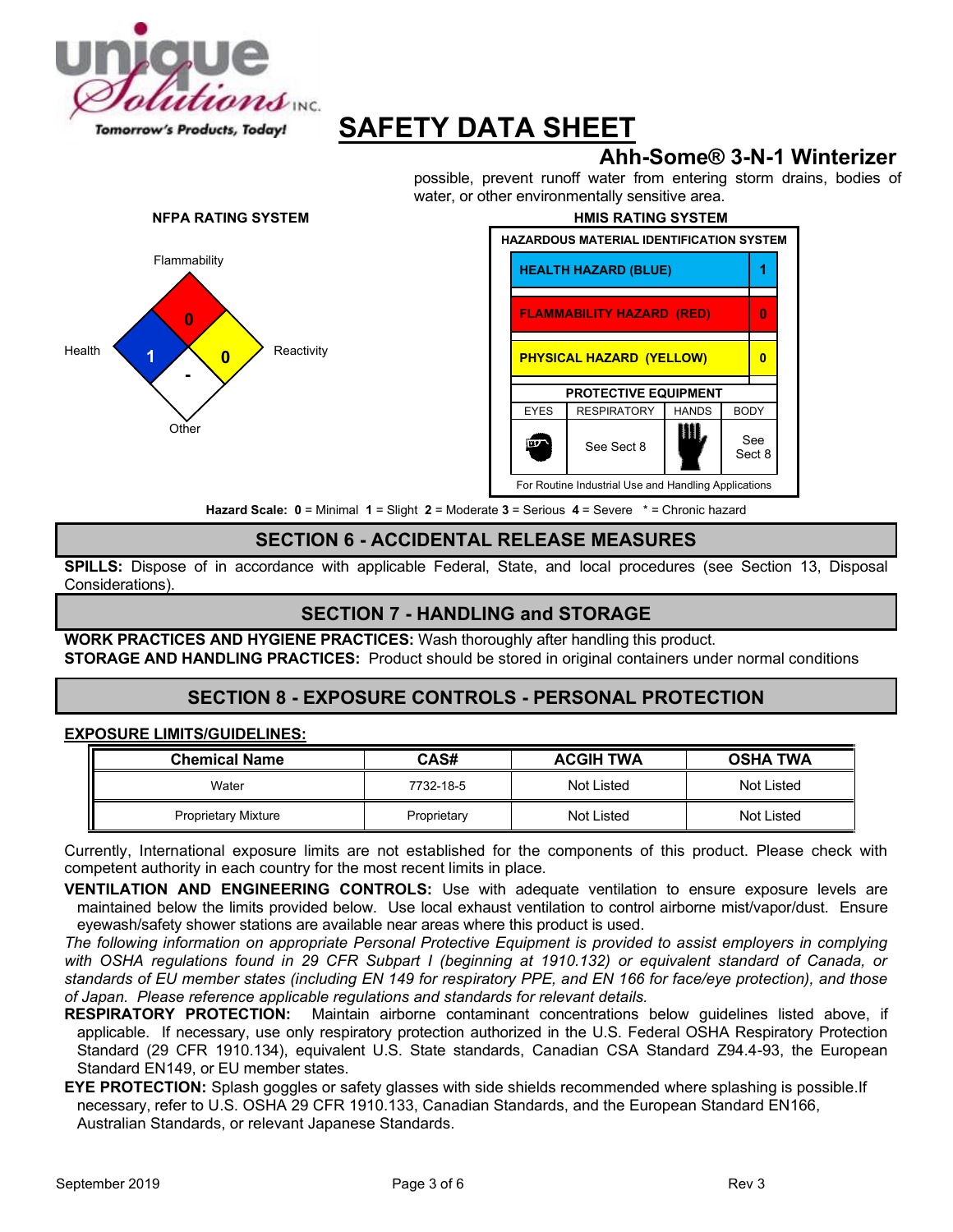

# **Ahh-Some® 3-N-1 Winterizer**

**HAND PROTECTION:** Compatible protective gloves recommended as appropriate for task. Wash hands after removing gloves. If necessary, refer to U.S. OSHA 29 CFR 1910.138, the European Standard DIN EN 374, the appropriate Standards of Canada, Australian Standards, or relevant Japanese Standards.

**BODY PROTECTION:** Use body protection appropriate to prevent contact (e.g. lab coat, overalls). If necessary, refer to appropriate Standards of Canada, or appropriate Standards of the EU, Australian Standards, or relevant Japanese Standards.

# **SECTION 9 - PHYSICAL and CHEMICAL PROPERTIES**

**PHYSICAL STATE:** Semi-viscous gel **ODOR THRESHOLD (PPM):** Not Available **VAPOR PRESSURE (mmHg):** Not Available **VAPOR DENSITY (AIR=1):** Not Available **EVAPORATION RATE (nBuAc = 1):** Not Available **BOILING POINT (C°): BOILING POINT (C°) BOILING POINT (C°): FREEZING POINT (C°):** Not Available **pH:** 9.0 – 9.9 **SPECIFIC GRAVITY 20°C: (WATER =1)** 1.0 **SOLUBILITY IN WATER (%)** Complete<br>VOC: <0 1 **VOC:** <0.1

**APPEARANCE & ODOR:** Blue semi-viscous gel with an organic odor.

### **SECTION 10 - STABILITY and REACTIVITY**

**STABILITY:** Product is stable

**DECOMPOSITION PRODUCTS:** When heated to decomposition this product produces Oxides of carbon (COx). **MATERIALS WITH WHICH SUBSTANCE IS INCOMPATIBLE:** Strong oxidizing agents, and reducing agents. **HAZARDOUS POLYMERIZATION:** Will not occur.

**CONDITIONS TO AVOID:** Contact with incompatible materials, extreme temperatures and freezing conditions.

# **SECTION 11 - TOXICOLOGICAL INFORMATION**

**TOXICITY DATA:** Toxicity data not available for mixture:

**SUSPECTED CANCER AGENT:** None of the ingredients are found on the following lists: FEDERAL OSHA Z LIST, NTP, CAL/OSHA, IARC and therefore is not considered to be, nor suspected to be a cancer-causing agent by these agencies.

**IRRITANCY OF PRODUCT:** Contact with this product is not expected to be irritating to exposed skin and/or eyes. **SENSITIZATION OF PRODUCT:** This product is not considered a sensitizer.

**REPRODUCTIVE TOXICITY INFORMATION:** No data available

**SPECIFIC TARGET ORGAN TOXICITY – SINGLE EXPOSURE:** Possible skin irritation with prolonged exposure.

**SPECIFIC TARGET ORGAN TOXICITY – REPEATED EXPOSURE:** None known

**ASPIRATION HAZARD:** None

# **SECTION 12 - ECOLOGICAL INFORMATION**

#### **ALL WORK PRACTICES MUST BE AIMED AT ELIMINATING ENVIRONMENTAL CONTAMINATION. ENVIRONMENTAL STABILITY:** No Data available at this time.

**EFFECT OF MATERIAL ON PLANTS or ANIMALS:** No evidence is currently available on this product's effects on plants or animals.

**EFFECT OF CHEMICAL ON AQUATIC LIFE:** No evidence is currently available on this product's effects on aquatic life.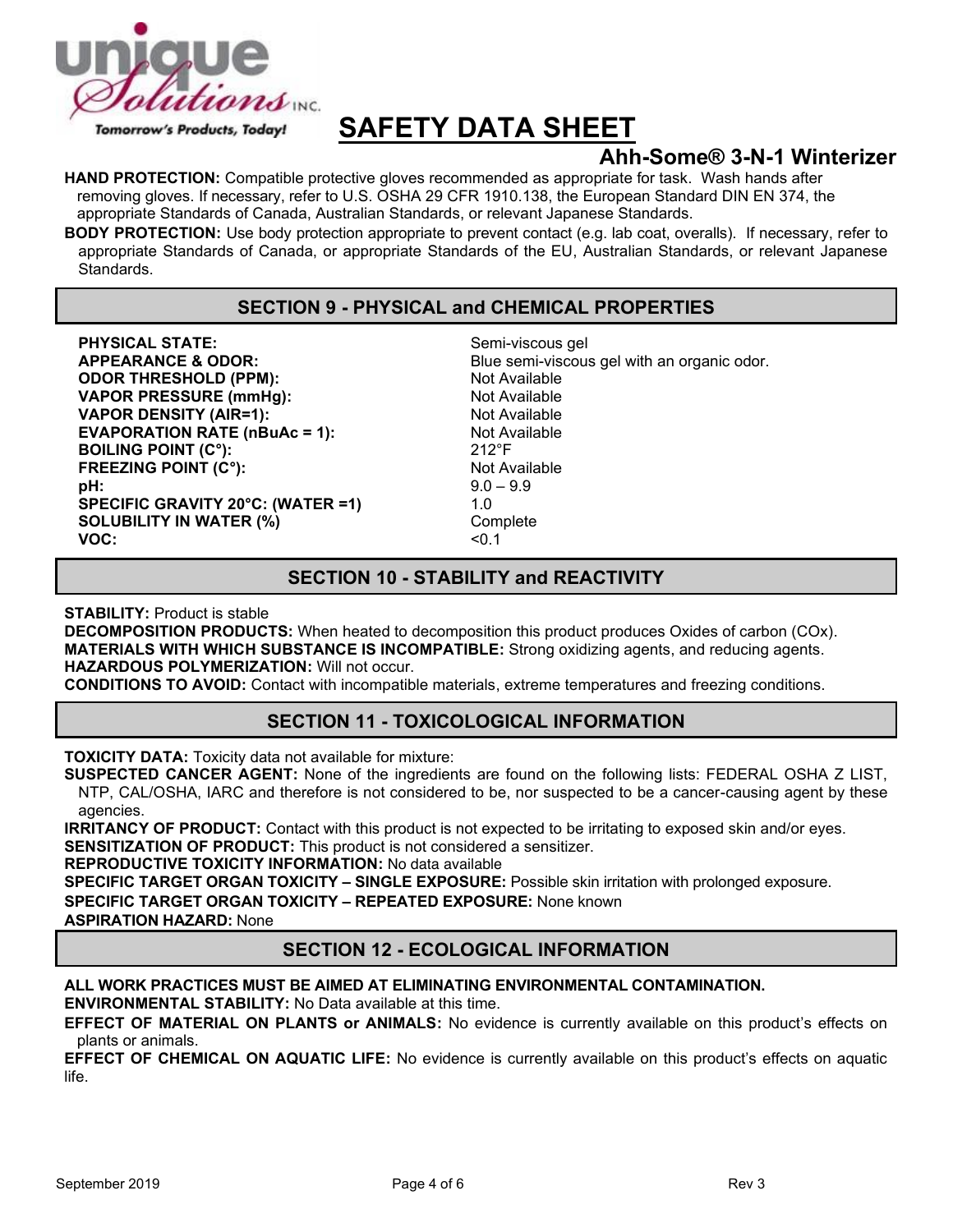

# **Ahh-Some® 3-N-1 Winterizer**

# **SECTION 13 - DISPOSAL CONSIDERATIONS**

**PREPARING WASTES FOR DISPOSAL:** Waste disposal must be in accordance with appropriate Federal, State, and local regulations, those of Canada, Australia, EU Member States and Japan.

### **SECTION 14 - TRANSPORTATION INFORMATION**

#### **US DOT; IATA; IMO; ADR:**

**THIS PRODUCT IS NOT HAZARDOUS AS DEFINED BY 49 CFR 172.101 BY THE U.S. DEPARTMENT OF TRANSPORTATION.**

**PROPER SHIPPING NAME:** Non-Regulated Material

**HAZARD CLASS NUMBER and DESCRIPTION:** None

**UN IDENTIFICATION NUMBER:** None

**PACKING GROUP:** None

**DOT LABEL(S) REQUIRED:** None

**NORTH AMERICAN EMERGENCY RESPONSE GUIDEBOOK NUMBER (2004):** NA

**MARINE POLLUTANT:** None of the ingredients are classified by the DOT as a Marine Pollutant (as defined by 49 CFR 172.101, Appendix B)

U.S. DEPARTMENT OF TRANSPORTATION (DOT) SHIPPING REGULATIONS:

This product is not classified as dangerous goods, per U.S. DOT regulations, under 49 CFR 172.101.

TRANSPORT CANADA, TRANSPORTATION OF DANGEROUS GOODS REGULATIONS:

This product is not classified as Dangerous Goods, per regulations of Transport Canada.

INTERNATIONAL AIR TRANSPORT ASSOCIATION (IATA):

This product is not classified as Dangerous Goods, by rules of IATA:

INTERNATIONAL MARITIME ORGANIZATION (IMO) DESIGNATION:

This product is not classified as Dangerous Goods by the International Maritime Organization.

EUROPEAN AGREEMENT CONCERNING THE INTERNATIONAL CARRIAGE OF DANGEROUS GOODS BY ROAD (ADR):

This product is not classified by the United Nations Economic Commission for Europe to be dangerous goods.

### **SECTION 15 - REGULATORY INFORMATION**

#### **UNITED STATES REGULATIONS**

**SARA REPORTING REQUIREMENTS:** This product is subject to the reporting requirements of Sections 302, 304 and 313 of Title III of the Superfund Amendments and Reauthorization Act., as follows: None

**TSCA:** All components in this product are listed on the US Toxic Substances Control Act (TSCA) inventory of chemicals.

#### **SARA 311/312:**

Acute Health: Yes Chronic Health: No Fire: No Reactivity: No

**U.S. SARA THRESHOLD PLANNING QUANTITY:** There are no specific Threshold Planning Quantities for this product. The default Federal MSDS submission and inventory requirement filing threshold of 10,000 lb (4,540 kg) may apply, per 40 CFR 370.20.

**U.S. CERCLA REPORTABLE QUANTITY (RQ):** None

**CALIFORNIA SAFE DRINKING WATER AND TOXIC ENFORCEMENT ACT (PROPOSITION 65):** This product does not contain ingredient(s) are on the California Proposition 65 lists.

#### **CANADIAN REGULATIONS:**

**CANADIAN DSL/NDSL INVENTORY STATUS:** All of the components of this product are on the DSL Inventory

**CANADIAN ENVIRONMENTAL PROTECTION ACT (CEPA) PRIORITIES SUBSTANCES LISTS:** No component of this product is on the CEPA First Priorities Substance Lists.

**CANADIAN WHMIS CLASSIFICATION and SYMBOLS:** Complies with WHMIS 2015

#### **EUROPEAN ECONOMIC COMMUNITY INFORMATION:**

#### **EU LABELING AND CLASSIFICATION:**

**Classification of the mixture according to Regulation (EC) No1272/2008. See section 2 for details.**